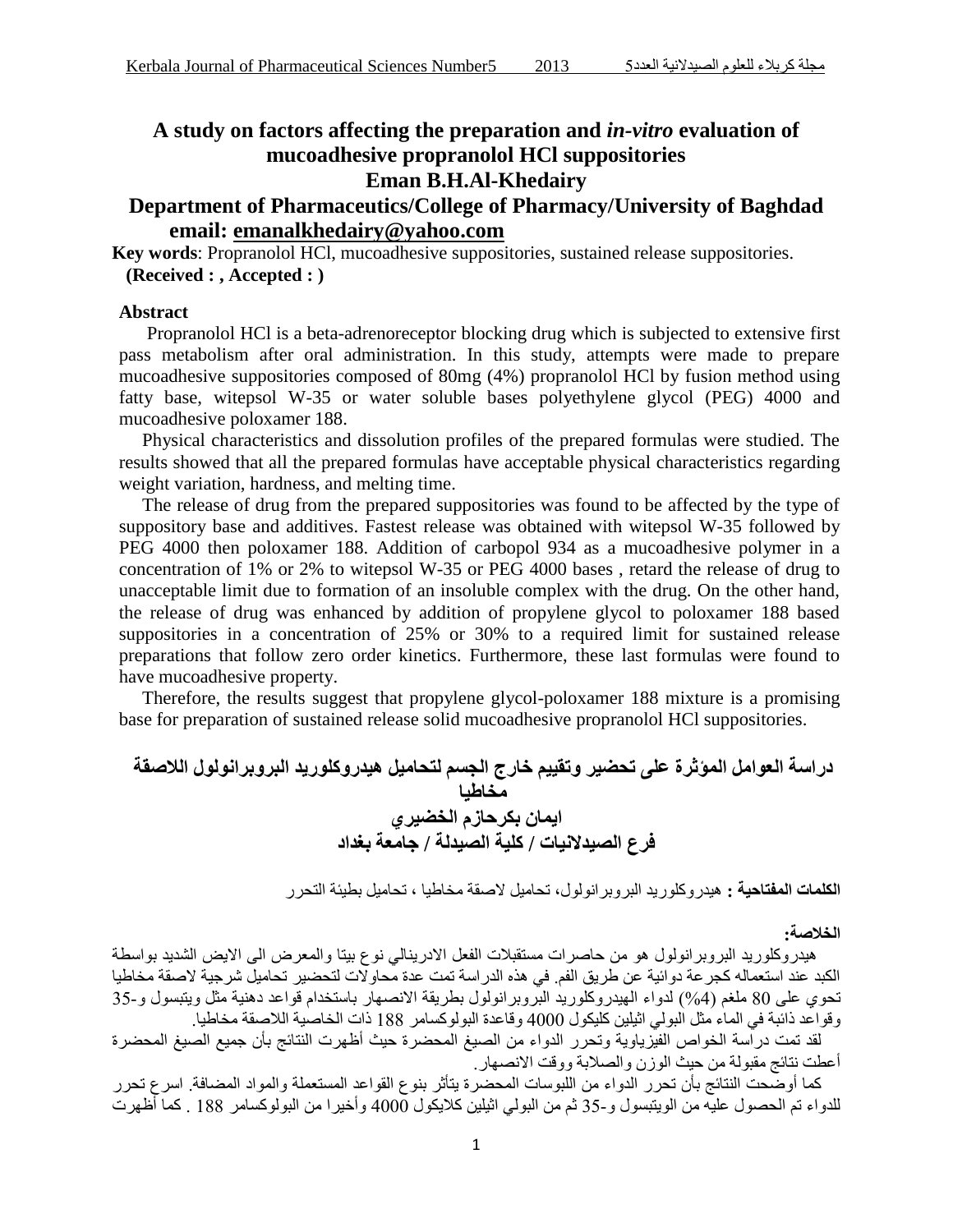النتائج بأن اضافة الكاربوبول 934 كمادة لاصقة بنسبة 1% او 2% الى الويتبسول و-35 او البولي اثيلين كلايكول 4000 يؤخر من تحرر الدواء بشكل غير مقبول نتيجة لتكوينه معقد غير ذائب مع الدواء. من الناحية االخرى ، فقد وجد بأن تحرر الدواء بزداد بأضافة مادة البروبلين كلايكول بنسبة 25% او30% الى قاعدة البولوكسامر 188 الى الحد المطلوب لتحضير المستحضرات البطيئة التحرر. باالضافة الى ذلك فقد وجد بأن الصيغ االخيرة لها خاصية التصاق مخاطية .

 لذلك فان النتائج تشير الى ان مزيج البروبلين كليكول والبولوكسامر 800 قاعدة واعدة لتحضير تحاميل الصقة مخاطيا بطيئة التحرر لدواء هيدروكلوريد البروبرانولول.

# **Introduction**

Suppositories are solid dosage forms intended for insertion into body cavity. They are an alternate dosage form for drugs which have unpleasant taste, gastrointestinal irritation and those undergo first pass metabolism<sup> $(1)$ </sup>. Besides the conventional form, sustained release suppositories were prepared to provide a desirable blood concentration of the drug at nearly constant level for an appropriate period of time  $(2)$ . A variety of approaches have been used to prepare sustained release suppositories for different drugs; these include using of various additive substances acting as retardants  $^{(3)}$  or by using solid matrix of poorly soluble carriers  $^{(4)}$ . In addition, preparation of sustained release suppositories by the use of microspheres was also reported  $(2, 5)$ .

 Propranolol HCl, a non selective beta- adrenergic blocking agent, is widely used in treatment of hypertension, angina pectoris and many other heart or circulatory conditions. Propranolol HCl is subjected to extensive first-pass metabolism following oral administration with a reported systemic bioavailability between 15-23% with half life 3-5 hours <sup>(6)</sup>. Extended release tablets were prepared to provide a constant level of propranolol HCl for a long period of time  $(7, 8)$ , while buccal  $(9, 10)$  and rectal preparations were prepared to avoid the first pass metabolism of the drug <sup>(11-12)</sup>. Furthermore, improvement in the bioavailability of propranolol HCl was obtained when it is formulated as matrix-based slow release suppositories  $(13)$ . In addition to retain the suppository at the site of application (lower-rectum) and prevent it to reach to the end of the canal of application because of its poor mucoadhesion properties , which may allow the carried drug to undergo first - pass effect  $(14)$  propranolol HCl was prepared as thermally gelling mucoadhesive liquid suppositories  $(15)$ .

 The objective of this study was to prepare mucoadhesive solid suppositories of propranolol HCl by fusion method using carbopol as a mucoadhesive polymer in combination with fatty or hydrophilic base.

 Another trial was made by using poloxamer 188 as a mucoadhesive hydrophilic base. In addition the effect of the above bases on the physical and dissolution properties of the prepared suppositories was also studied.

# **Material and Method**

# **Materials:**

 Propranolol HCl and witepsol W-35 were received as a gift from Samarra Drug Industry (SDI), polyethylen glycol (PEG) 4000 and propylene glycol (Hopkin and Williams, England), poloxamer 188 (BASF, United Pharmaceutical, Jordan), carbopol 934(Himedia laboratories, Pvt. LTD Mumbai), dialysis tubing 36/32 (Medicell Intrnational LTD, Liverpool, England). All other chemicals were of analytical grade.

#### **Methods**

#### **Preparation of suppositories**

Adult suppositories (weighing 2 gram) containing 80 mg. of propranolol HCl<sup>(8, 9)</sup> were prepared by fusion method in which the suppository base (witepsol W-35, PEG 4000, or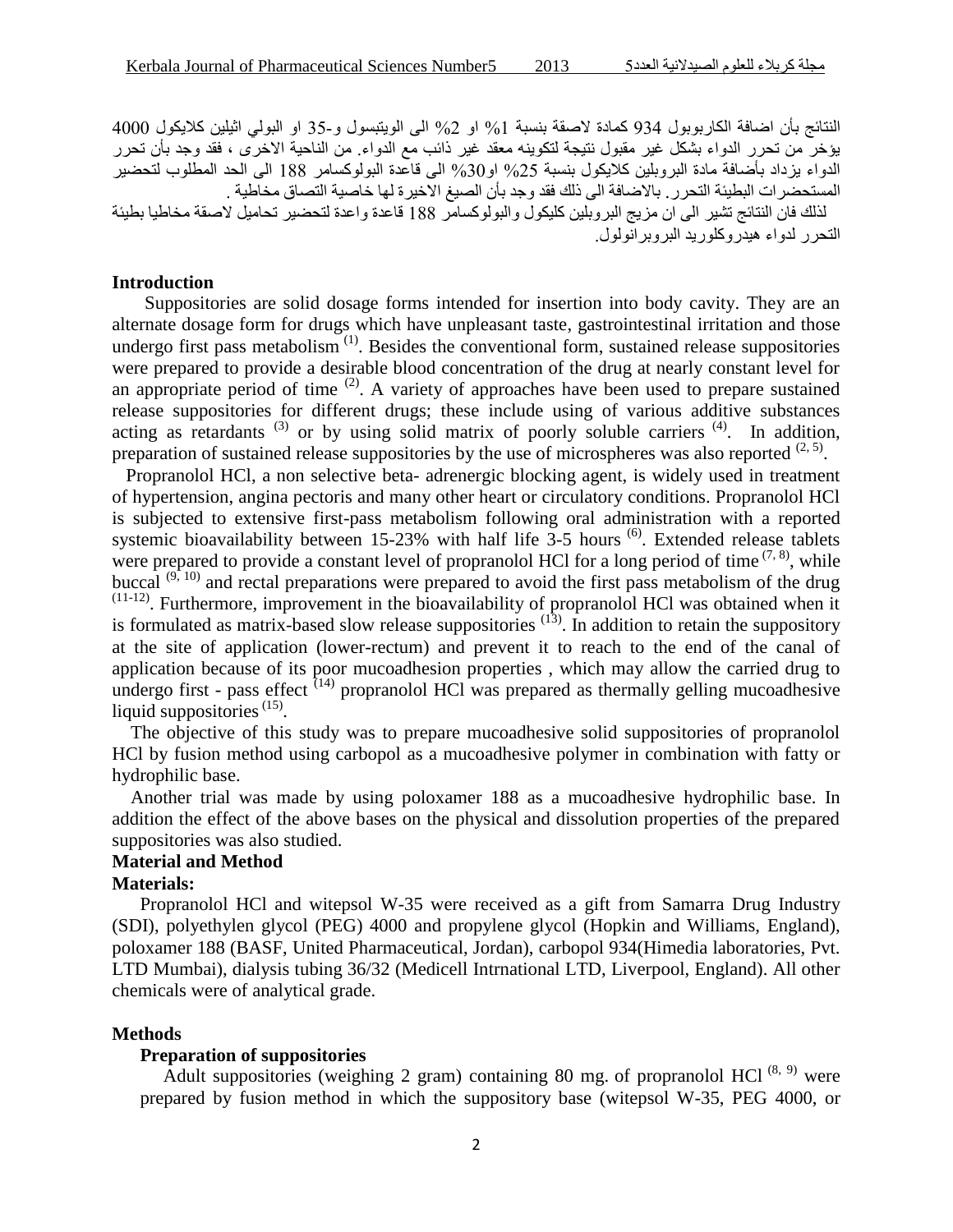poloxamer 188) were melted at their appropriate temperature, then the drug alone or with other additives (carbopolol 934, propylene glycol) was added. Uniform dispersion was formed in the melted base which was then molded in a metal mold, allowing it to cool and congeal into suppositories. After then, suppositories were removed from the mold, wrapped in aluminum foil and stored in the refrigerator until use <sup>(16)</sup>. The composition of the formulas are shown in table (1)

#### **Evaluation of the prepared propranolol HCl suppositories**

#### *Weight variation test*

 Twenty suppositories were weight individually and the average weights were determined. Not more than two of the individual of weights deviate from the average weight by more than 5% and non deviate by more than  $10\%$ <sup> $(17)$ </sup>

## *Hardness test (Breaking strength)*

This test was carried out to measure the brittleness and fragility of suppositories. Hardness was determined at room temperature using Erweka hardness tester. A good result is at least 1.8-2 Kg. pressure  $(18)$ . The purpose of this test is to verify that the suppository can be transported under normal conditions and administered to the patient.

#### *Melting time test*

This test was made on fatty based suppositories. The suppositories were placed into a glass tube (2.5 cm. diameter), 2 ml. Sorensen's phosphate buffer (pH 6.8) was added. The tube was placed in water bath at  $37\pm0.5^{\circ}$  C. The time required for each suppository to completely melt was determined  $^{(19)}$ .

## *Dissolution test*

 Each suppository was inserted into a semipermeable membrane tubing of 7 centimeter in length  $(20)$ . Both sides of the tube were tied up with a thread to prevent leakage, and then placed into the dissolution jar. Dissolution test was performed at  $37\pm0.5^{\circ}$ C using the USP dissolution apparatus type II (paddle method) at 100 rates per minute with 500 ml Sorenson's phosphate buffer pH  $6.8$  as a dissolution medium  $(21)$ . At appropriate intervals ranged from  $0.5 - 8$  hours<sup>(2)</sup>, 5 ml. aliquots of the dissolution medium were withdrawn and immediately replaced by 5 mlliliters fresh medium were replaced to maintain the sink condition. Drug concentration was measured spectrophotometrically at 290 nm.  $(7, 10)$ .

 In order to evaluate the percentage of drug released at different time intervals along the dissolution period, the monograph of extended release propranolol hydrochloride capsule in USP was used, since, there is no monograph for extended release suppositories was mentioned in the USP  $(22)$ . Based on this monograph, not more than 30% of the drug should be released after 1.5 hours,  $35\%$ -60% after 4 hours, and 55%-80% after 8 hours<sup>(23)</sup> *Differential Scanning Calorimetry (DSC) study*

 Thermal analyses were performed using Differential Scanning Calorimeter (DSC- 60, Shimazu, Japan). DSC analyses were carried out on pure drug, suppository bases, carbopol 934 and formulation. Samples of 2 mg. were placed in aluminum pans. Thermal behavior of the sample was investigated under nitrogen gas at a scanning rate of 10 $^{\circ}$ C/min. covering a temperature range 50-200 $^{\circ}$  C <sup>(24, 25)</sup>. The scanning rate for witepsol W-35 and witepsole W-35 based suppositories was 1°C/min. in the temperature range 25- $200^{\circ}$ C<sup>(26)</sup>. The melting point of the samples was taken as the temperature at the melting peak in the DSC.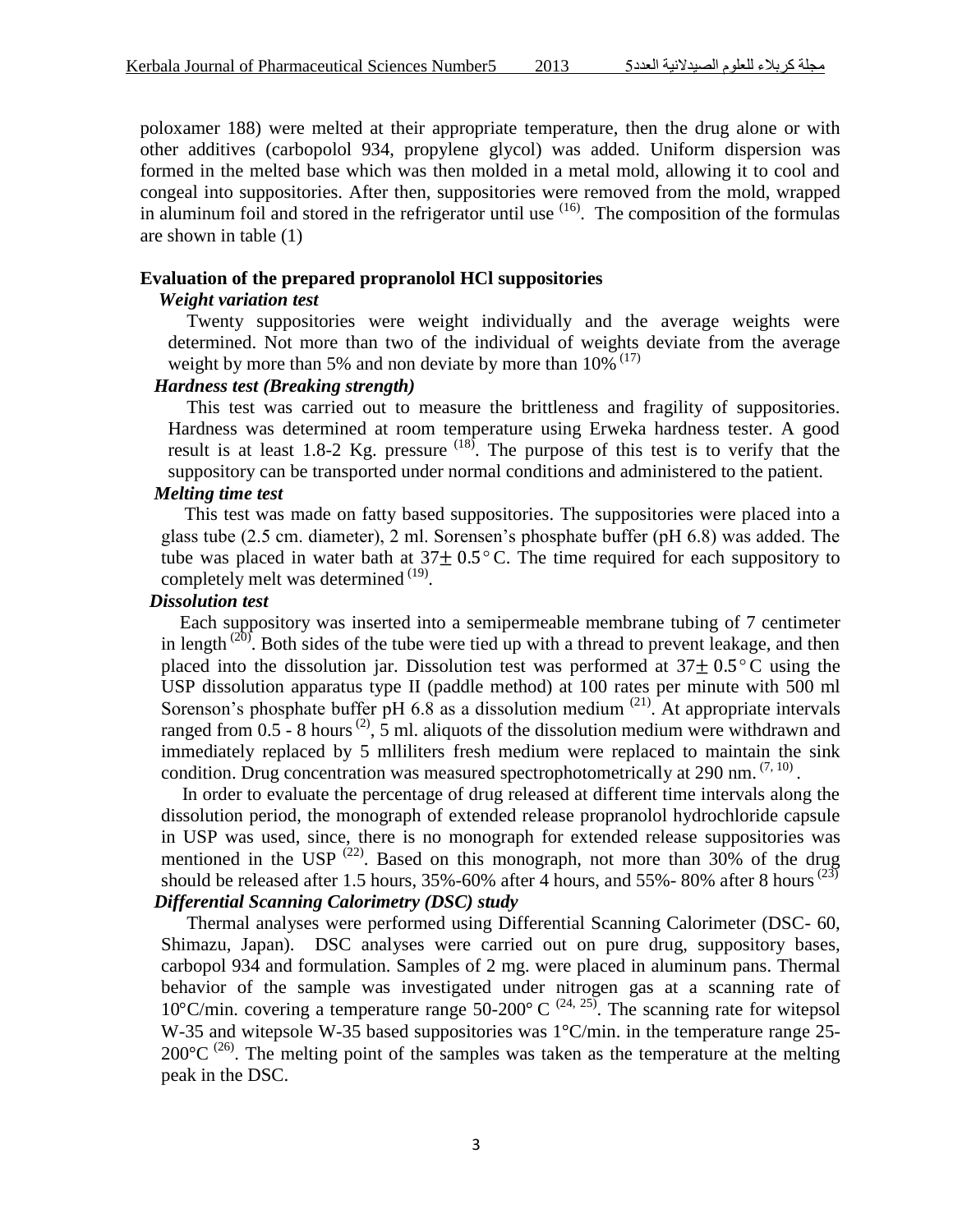#### *Kinetic analysis of the release data*

 In order to establish the release kinetics and mechanism of drug release from the selected formulas, the data obtained from their *in-vitro* release studies were fitted to zero-order, first-order and Higuchi's model. Based on the correlation coefficient  $(r^2)$ value in various models, the model that gives the highest  $(r^2)$  value is considered as the best fit of the release model. Furthermore, when the mechanism is not well known, the first 60% drug release data were fitted in Korsmeyer-Pepas equation:-

$$
\frac{Mt}{M\infty} = Kt^n
$$

Were  $\frac{M}{M}$  $\frac{m_t}{M\infty}$  is the fraction of drug released at time t, K denotes the constant of suppository system and n is the release exponent related to the mechanism of the drug release. The n value of 1 corresponds to zero- order dissolution kinetics,  $0.5 < n < 1$  means a nonfickian dissolution model and  $n=0.5$  indicate fickian diffusion (Higuchi's model)<sup>(24, 27)</sup>.

#### *Mucoadhesive strength test*

The prepared suppositories that pass the previous tests were subjected to the bioadhesive strength measurement. This study was carried out by simple modified double pan weight balance. One surface of mucoadhesive suppository was stick to the bottom of one pan of weight balance by sticky gum. Another surface of mucoadhesive suppository was adhered with agar media (2% agar in phosphate buffer pH 6.8) as mucous membrane in Petri dish as shown in photo (1). One by one calibrated fractional weight put in another pan until the suppository was detached from the agar media. The weight required to detach the suppository from the agar media give the bioadhesive strength. The experiment was performed in triplicate and the average value was calculated  $^{(28, 29)}$ .

### **Results and Discussion**

## **Weight variation, melting time and hardness**

The results of these physical properties are listed in table (1).The results of weight variation show that all the prepared suppositories were in conformity with British Pharmcopoeia, since no suppository deviated from average weight by more than 5%. The differences in the weight of suppositories of different formulas are due to the differences in the densities of the base used. The melting time for the suppositories prepared with fatty base was within the acceptable limit, since the time required for complete melting should be within 30 minutes<sup>(19)</sup>. In addition, the hardness of all tested suppositories was more than  $2Kg$ , so they withstand handling and transportation  $(18)$ . The lowest hardness of F8 and F9 may be due to the presence of liquid propylene glycol in the formulation.

## **Dissolution test**

## **Factors affecting the dissolution**

#### *Effect of type of suppository base*

 Two types of suppository bases were used in this study, fatty base (witepsol W-35), water soluble base (PEG 4000 and a mucoadhesive poloxamer  $188^{(30)}$ ). The effect of type of suppository base on the release of propranolol HCl is shown in figure (1). Ranking the tested formulas in descending order, according to the percentage of drug release along the dissolution period was as follow, F1> F2>F3. The highest drug release from F1 (witepsol based suppository) can be explained to be due the nature of the base and the drug. This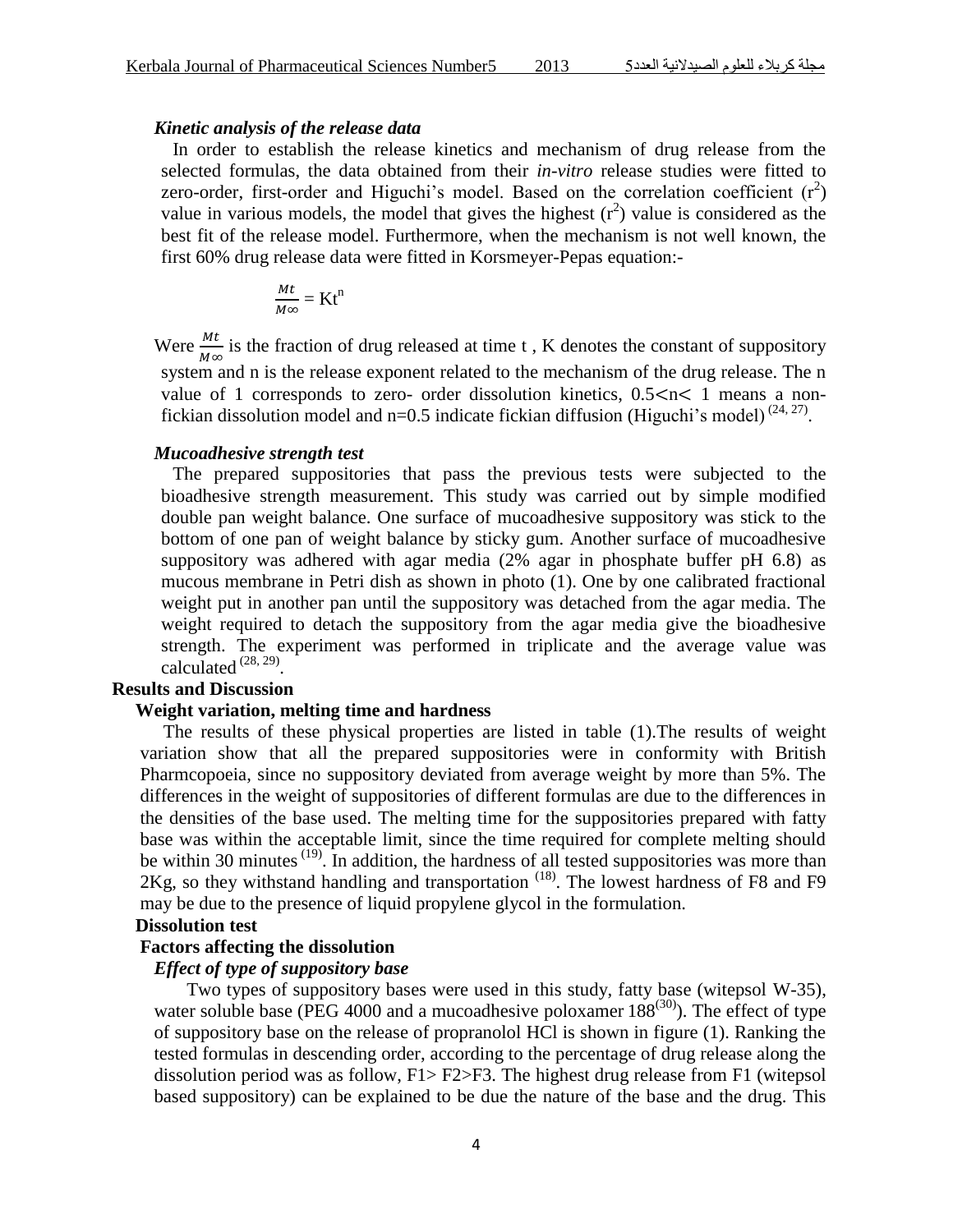base is fatty in nature with low melting point  $(33.5-35.5^{\circ}C)$  and a high hydroxyl value (40-50), which may enhance the drug release by increasing the hydrophilic environment around the drug  $(31)$ , also this drug, has high solubility in the dissolution medium with low affinity to fatty base  $(17)$ . All these characteristics may enhance the drug release and getting it free in the dissolution medium. On the other hand, within the hydrophilic bases the PEG-based suppositories (F2) showed a higher release of the drug compared to poloxamer- based suppositories (F3) which may be due to higher solubility of PEG 4000 in the dissolution medium than that of poloxamer. This finding is in agreement with that obtained by Ghorab, D  $et$   $al$   $(32)$ . The dissolution profiles of these formulas are not in consistent with USP monograph; further trials were made to prepare mucoadhesive sustained release suppositories.

#### *Effect of addition of carbopol 934 on witepsol W-35 and PEG 4000 based suppositories*

 In an attempt to prepare mucoadhesive sustained release suppositories of propranolol HCl, 2% carbopol 934  $(33, 34)$  was added to witepsol W-35 and PEG 4000 based suppositories (F4, F6 respectively). A very slow release of drug was obtained from both types of suppository bases falling outside the required limits of USP. Therefore, 1% carbopol 934 was used (F5, F7). It gives less retardation effect than that of 2%, but still the drug release not comply with the USP requirement for sustained release propranolol HCl preparations. The effect of concentration of carbopol on the release of drug from witepsol and PEG based suppositories is shown in figure (2 and 3) respectively.

 The retardation effect of carbopol can be explained to be due to the properties of both carbopol and propranolol HCl.

 Carbopol 934 is anionic polymer with large number of acid group, thus it tend to interact with cationic drug. At the pH of the dissolution, carbopol become increasingly ionized and possess negatively charges that interact with positively charged amino groups of propranolol HCl to form insoluble complex which retard the drug release <sup>(35, 36)</sup>.

Complex formation was confirmed by formation of turbidity  $(35, 37)$ . Higher turbidity was observed in the dissolution sac at the end of the dissolution period with formulas containing 2% carbopol than those containing 1% compared with clear solution that remain in the dissolution sac of carbopol free witepsol and PEG based suppositories as shown in photos (2 and 3).

#### *Effect of addition of propylene glycol on poloxamer 188 based suppositories*

 Propylene glycol was added to poloxamer 188-based suppositories, as a trial to increase the amount of drug released from this type of suppository base.

 As shown in figure (3) it is obvious that addition of propylene glycol accompanied by enhancing the release of the drug along the dissolution period this result was in agreement with previous reports  $(21, 32)$ .

 The dissolution profiles of F8 and F9 which composed of poloxamer 188 / propylene glycol mixture with a ratio of 75/25% or 70/30% (w/w) respectively were comparable to each other and comply with USP requirement for sustained release preparations.

 On the other hand, these mixtures can be considered as compatible mixture since a clear solution was obtained in the dissolution sac at the end of the dissolution period as shown in photo (4).

 In addition, it was found that this mixture is safe and does not cause irritation or damage the rectal tissue  $(38)$ . Therefore, these formulas were selected as the best formulas and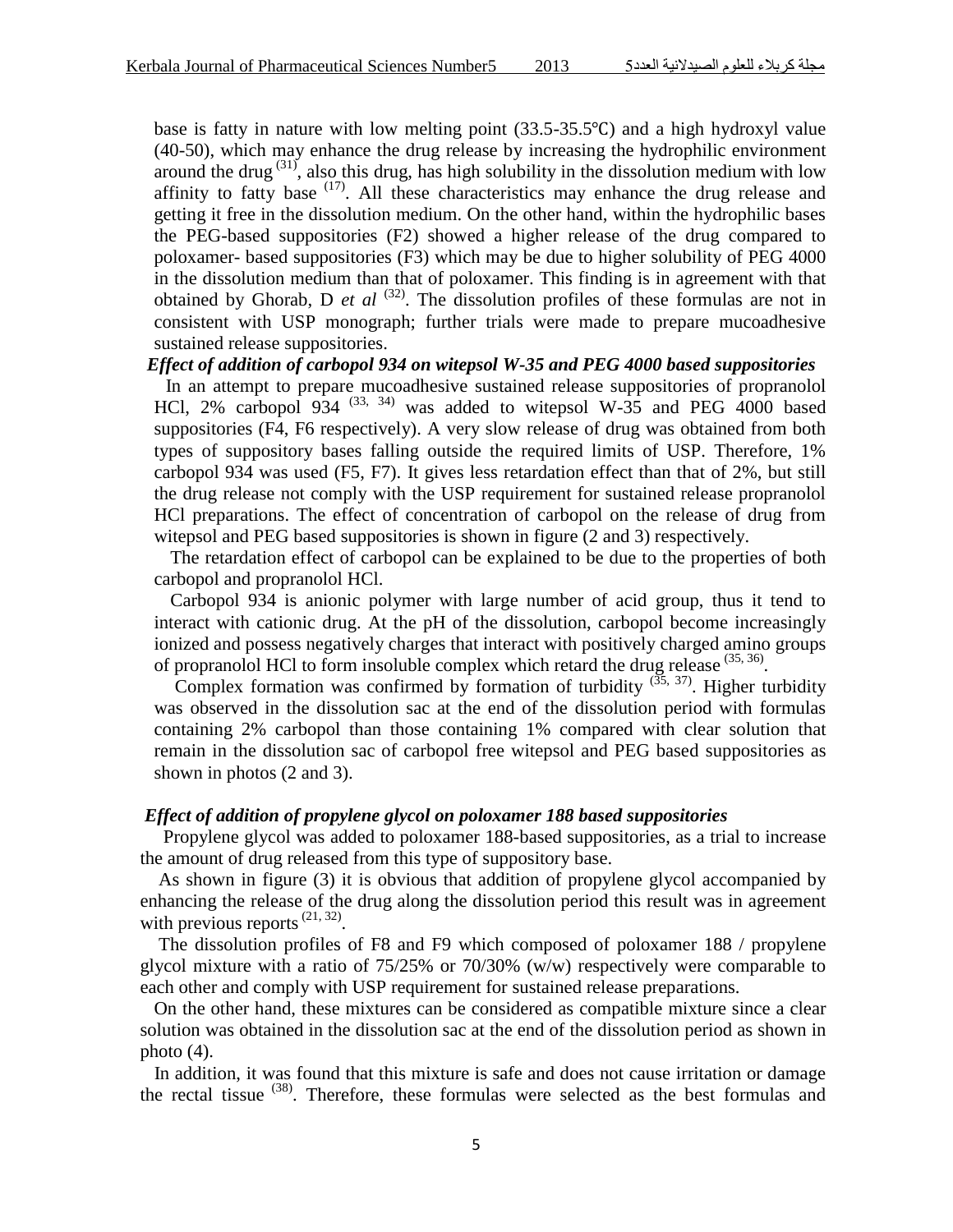further studies regarding investigation the mechanism of the release and mucoadhesion test were made on them.

# *Differential Scanning Calorimetry (DSC) study*

 According to the thermograms (figures 5-7) , pure propranolol HCl, witepsol W-35, PEG 4000 and poloxamer 188, show endothermic peaks around their melting points, while carbopol 934 show its characteristic peaks at  $71.78^{\circ}$ C and  $241^{\circ}$ C. Furthermore, the DSC thermograms for the prepared formulas had no peaks for the drug, carbopol, but only one peak at a temperature around that of the pure base which may indicate that a homogenous phase was obtained during the preparation of the suppositories and the drug present as amorphous form rather than crystalline form  $(19, 26)$ .

# *Kinetic analysis of the release data*

As shown in table (2), the  $r^2$  values for zero- order and first- order models for the selected formulas (F8 and F9) were nearly similar to each other. Therefore, to know the mechanism of drug release, the release exponent in Korsmeyer-Pepas equation was determined and it  $was \approx 1$  which indicates that the release mechanism is near to zero-order. This result was similar to the previous studies  $(24, 38)$ .

# *Mucoadhesive strength*

The mucoadhesive strength for F8 and F9 were found to be  $5.33 \pm 0.516$  and  $5 \pm 0.577$ g. respectively. The slight higher value obtained with F8 may be due to its higher content of poloxamer 188 which has a mucoadhesive property <sup>(30)</sup>.

## **Conclusion**

The study findings suggests that poloxamer 188 / propylene glycol mixture with a ratio of 75/25% or 70/30% (w/w) based suppositories were superior to witepsol W-35 and PEG 4000 in terms of their ability to release propranolol HCl in sustained release pattern in zero-order kinetic with mucoadhesive property. Further study may be required to determine the stability and expiration date of the selected formulas.

#### **Acknowledgement**

The author would like to thank the specialist pharmacist Qasim A. Bdr College of Pharmacy, University of Karballa and Dr. Mowafaq M. Ghareeb College of Pharmacy, University of Baghdad for their help in thermal analysis stud



Photo (1):- Photography of simple modified balance for mucoadhesion strength study (a,b. attached suppository, c. detached suppository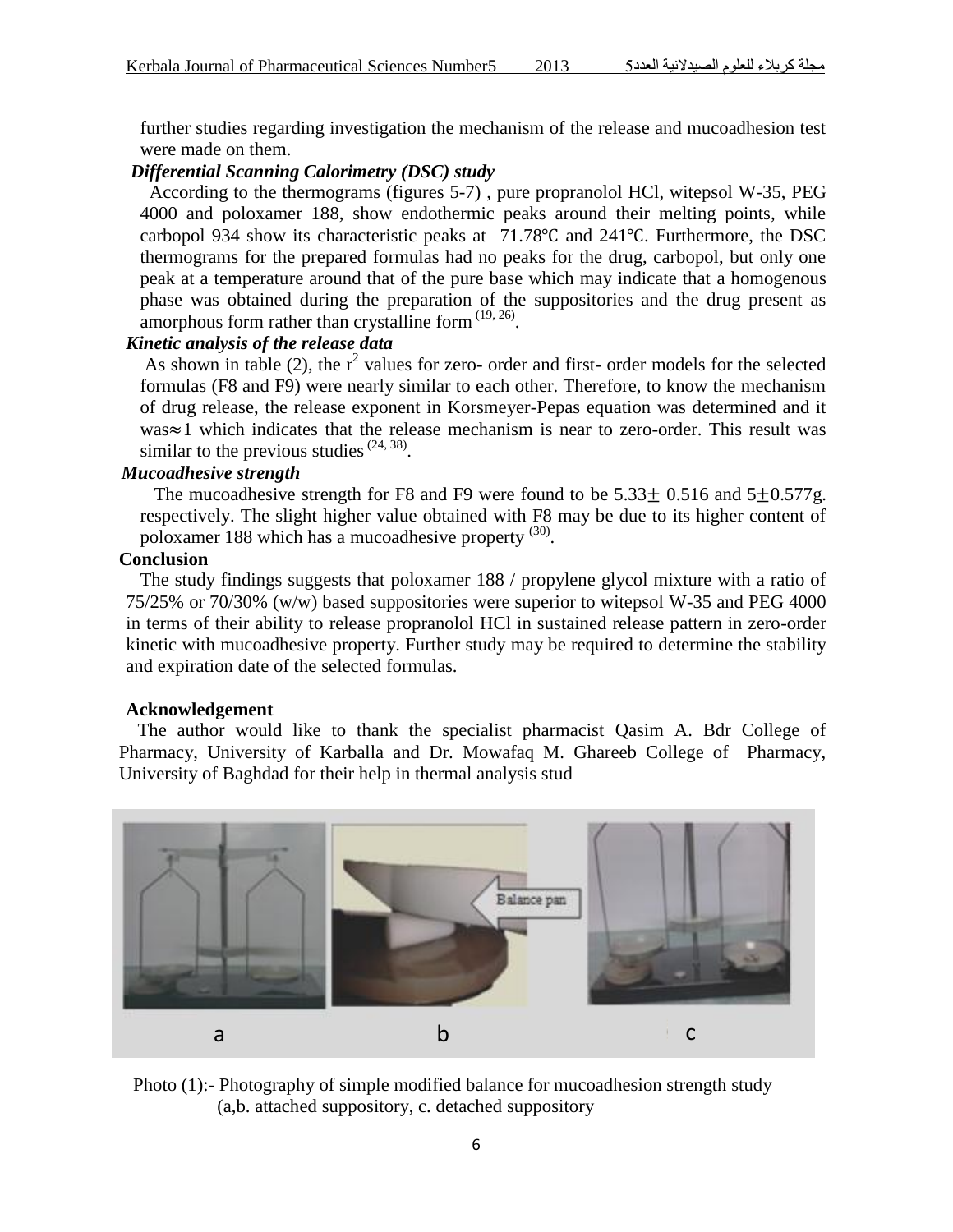| Formula no.    | $\sum_{i=1}^{n}$<br>Composition of     | Weight variation  | Hardness                            | Melting time     |
|----------------|----------------------------------------|-------------------|-------------------------------------|------------------|
|                | suppository base **                    | (g)               | (Kg)                                | (Minutes)        |
|                |                                        | $n=20$            | $n=3$                               | $n=3$            |
| F1             | Witepsol W-35                          | $1.962 \pm 0.033$ | $4.5 \pm 0.707$<br>$24.50 \pm 1.43$ |                  |
| F2             | <b>PEG 4000</b>                        | $2.207 + 0.149$   | $4.7 \pm 0.424$                     |                  |
| F <sub>3</sub> | Poloxamer 188                          | $2.053 \pm 0.078$ | > 6                                 |                  |
| F4             | Witepsol $W-35 +$<br>2% Carbopol 934   | $1.956 \pm 0.028$ | > 6                                 | $27.53 \pm 1.69$ |
| F <sub>5</sub> | Witepsol $W-35+$<br>1% Carbopol 934    | $2.00 \pm 0.01$   | > 6                                 | $27.43 \pm 1.45$ |
| F <sub>6</sub> | PEG 4000 +<br>2% Carbopol 934          | $2,392 \pm 0.052$ | > 6                                 |                  |
| F7             | PEG 4000 +<br>1% Carbopol              | $2.429 \pm 0.045$ | > 6                                 |                  |
| F <sub>8</sub> | Poloxamer/Propylen<br>glycol<br>75/25% | $2.081 \pm 0.037$ | $2.8 \pm 0.707$                     |                  |
| F <sub>9</sub> | Poloxamer/Propylen<br>glycol<br>70/30% | $2.068 \pm 0.063$ | $2.2 + 0$                           |                  |

Table (1):- Composition and characterization of tested suppository formulations \*

\* All formulas contain 80mg propranolol HCl

\*\* All percentages represent w/w% out of the total weight of the suppository



Figure (1):-Effect of type suppository base on the dissolution of propranolol HCl in pH 6.8 at  $37 + 0.5$ °C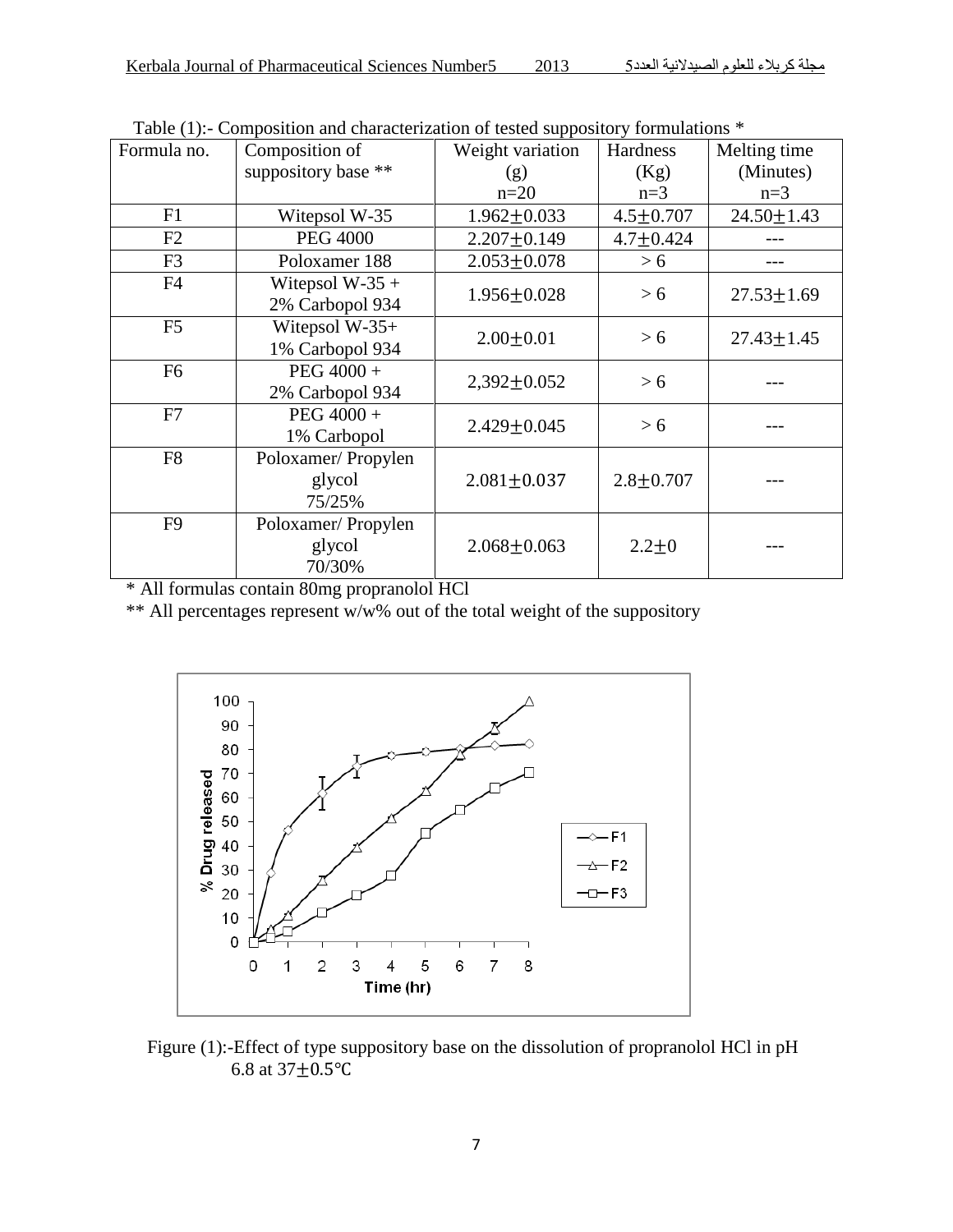

Figure (2):- Effect of addition of carbopol 934 to witepsol W-35 based suppositories on the dissolution of propranolol HCl in pH 6.8 at  $37\pm0.5^{\circ}$ C



Photo (2):- Photography showing the effect of addition of carbopol 934 to witepsol W-35 based suppositories after 8 hours of dissolution in pH 6.8 at  $37 \pm 0.5^{\circ}$ C (F1 0% carbopol, F4 2% carbopol, F5 1% carbopol)



Figure (3):- Effect of addition of carbopol 934 to PEG 4000 based suppositories on the dissolution of propranolol HCl in pH 6.8 at  $37\pm0.5^{\circ}$ C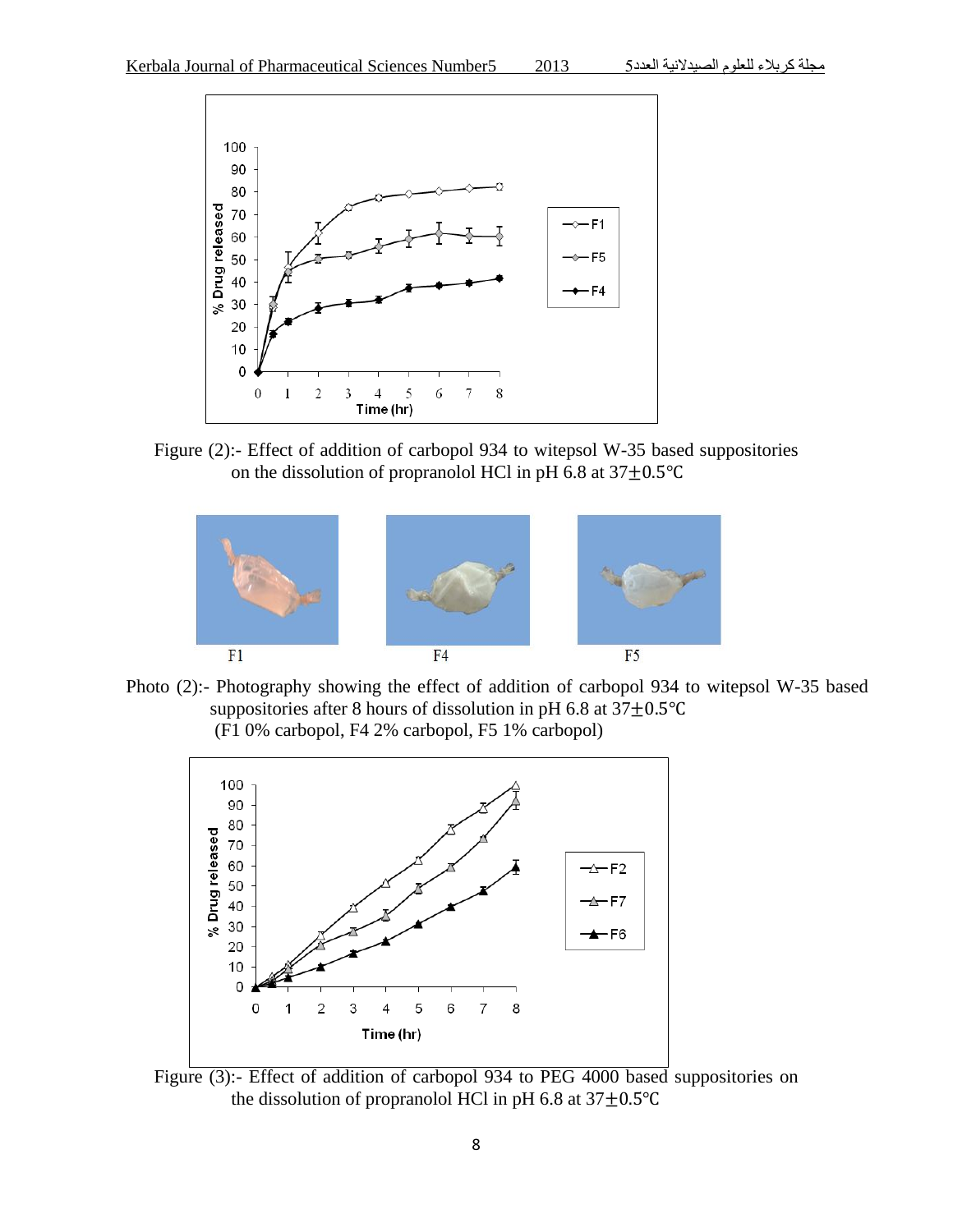

Photo (3):- Photography showing the effect of addition of carbopol 934 to PEG 4000 based suppositories after 8 hours of dissolution in pH 6.8 at  $37\pm0.5^{\circ}$ C (F2 0% carbopol, F6 2% carbopol, F7 1% carbopol)



Figure (4):- Effect of addition of propylene glycol to poloxamer 188 based suppositories on the dissolution of propranolol HCl in pH 6.8 at  $37\pm0.5^{\circ}$ C



Photo (4):- Photography showing the effect of addition of propylene glycol to poloxamer 188 based suppositories after 8 hours of dissolution in pH 6.8 at  $37\pm0.5^{\circ}$ C (F3, F8, F9)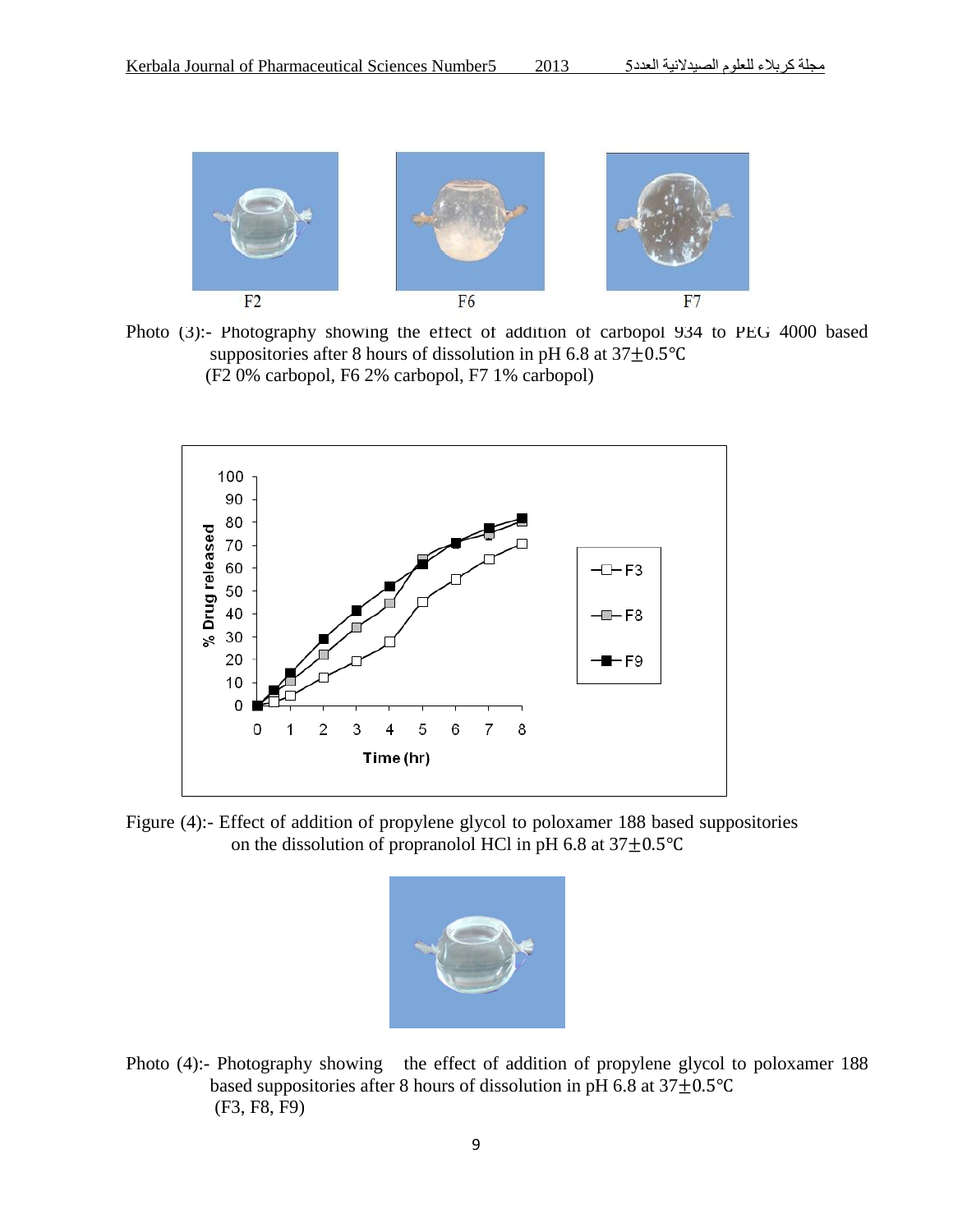

Figure (5) DSC thermograms of propranolol HCl, carbopol 934, witepsol W-35 and formula contains carbopol and witepsol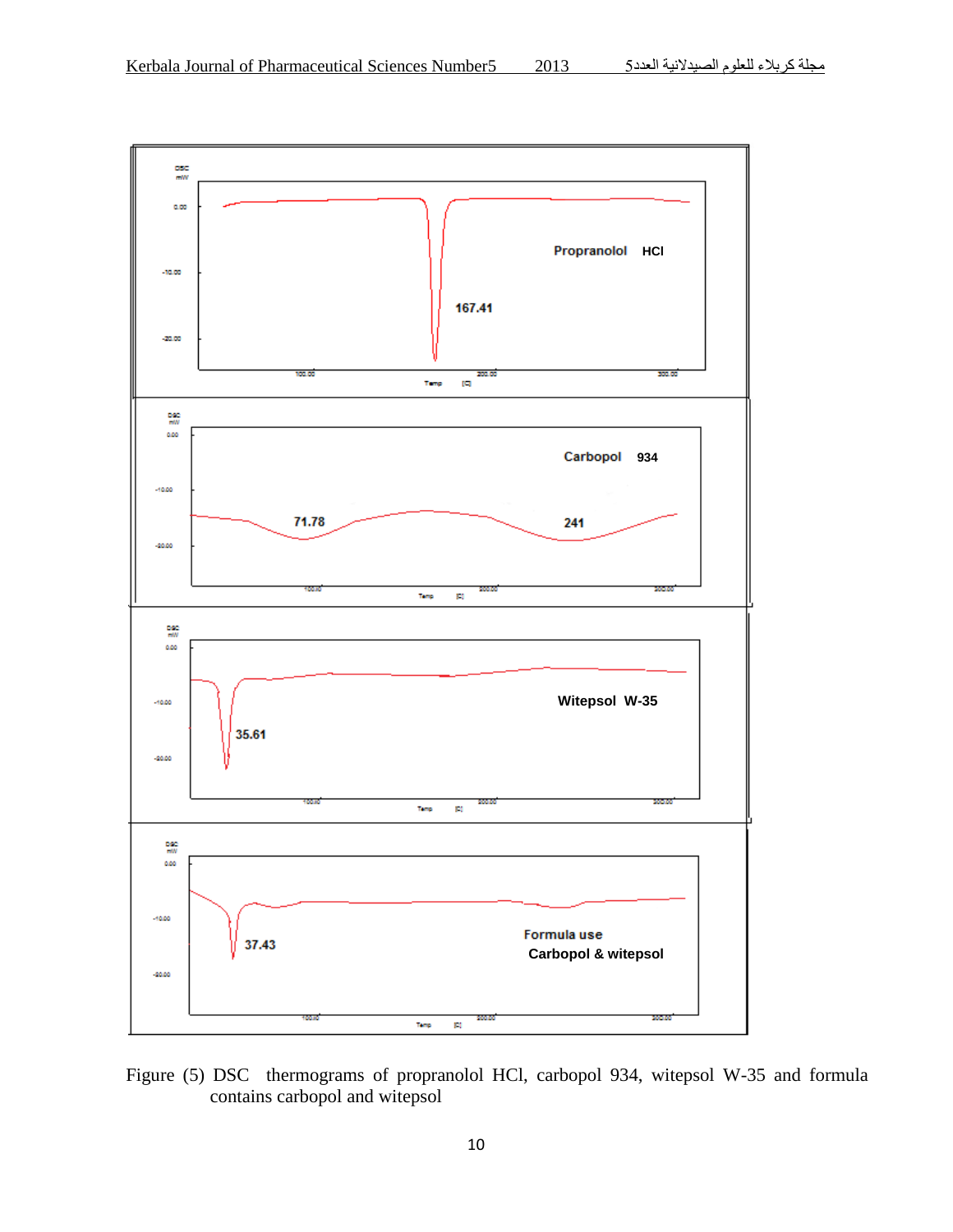

# Figure(6) DSC thermograms of propranolol HCl, carbopol 934, PEG 4000 and formula contains PEG and carbopol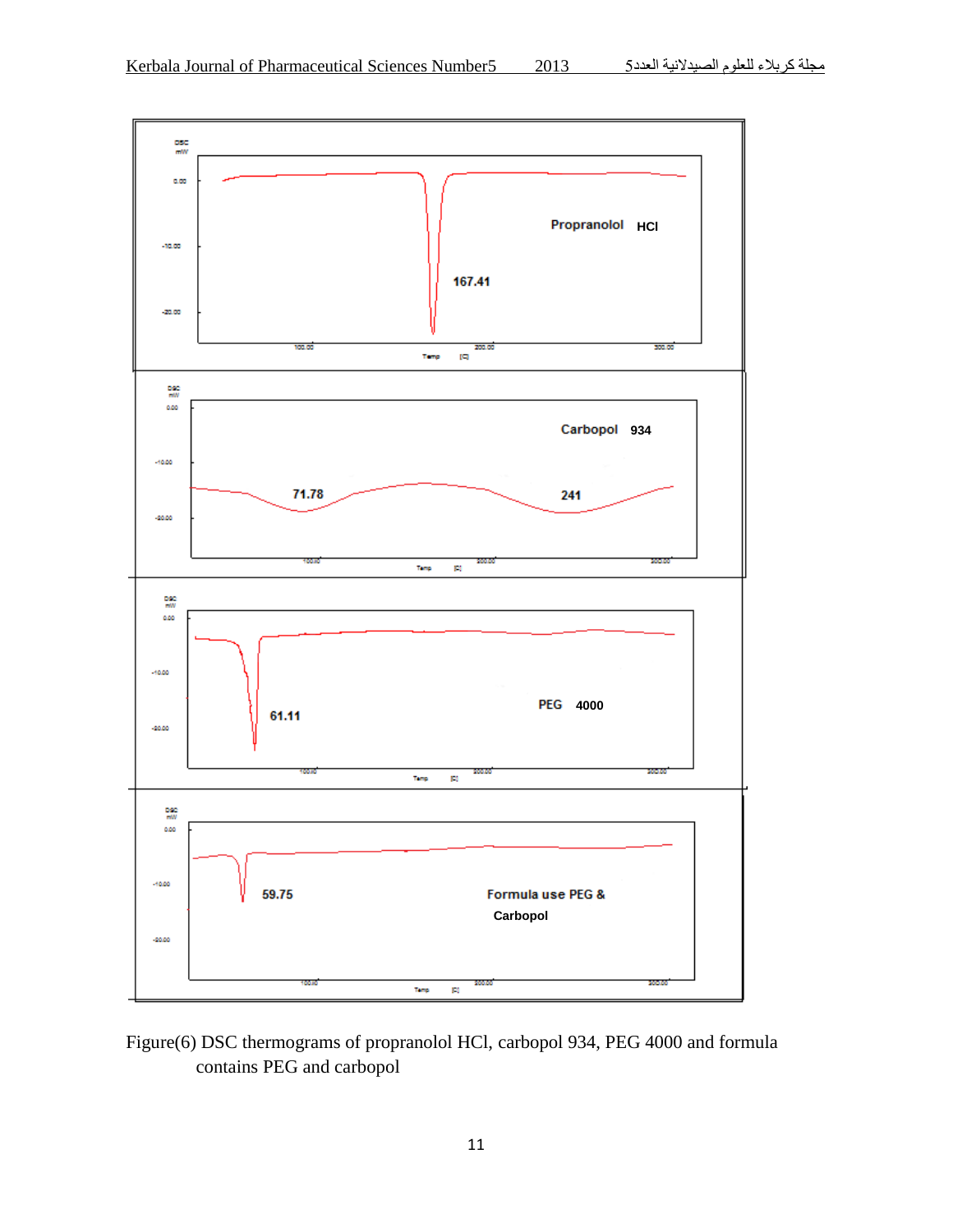

Figure (7) DSC thermograms of propranolol HCl, poloxamer188, and formula contains poloxamer and propylene glycol

Table (3):- Values for correlation coefficient  $(r^2)$  for zero-order, first-order and Higuchi's model with the release exponent in Korsmeyer-Pepas for F8 and F9

| Formula        | correlation coefficient $(r^2)$ |             |                 | n-values Korsmeyer-Pepas equti |
|----------------|---------------------------------|-------------|-----------------|--------------------------------|
| no.            | zero-order                      | first-order | Higuchi's model |                                |
| F <sub>8</sub> | 0.98                            | 0.97        | 0.89            | .034                           |
| F9             | 0.97                            | 0.99        | 0.94            | 0.967                          |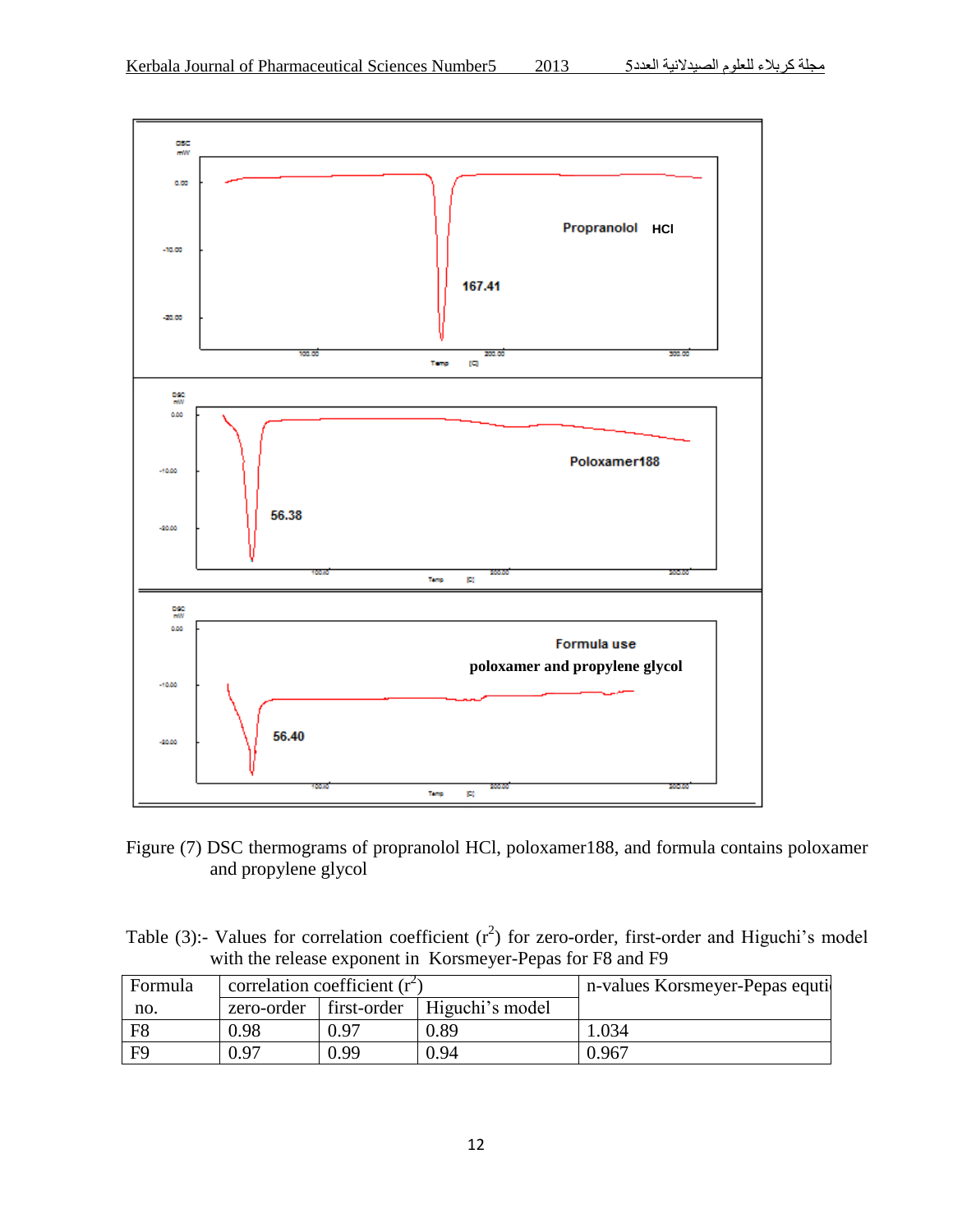# **Reference**

- **1-** Ansel, H.C., JR, L.V and Popovich, N.G. Pharmaceutical dosage form and drug delivery systems  $8<sup>th</sup>$  edition Lippincott Williams and Wilkins (2005).
- **2-** Baria, A.H., Patel, R.P., Suthar, A.M. and Parmar R.B.Formulation development and evaluation of sustained release aceclofenac suppository. IJPSDR 1(2), 71-73, (2009).
- **3-** Nishihata, T., Wada, H., Kamada, A. Sustained release of sodium diclofenac from suppository. Int. J.Parm. 27,245-253, (1985)
- **4-** Tarimci, N. and Ermis, D. Preparation and in-vitro evaluation of sustained release suppositories of indomethacin. J. Fac. Pharm. Ankara. 27(1), 11-21, (1998).
- **5-** Guneri, T., Arici, M. and Ertan, G. Preparation and diffusional evaluation of sustainedrelease suppositories containing ibuprofen microspheres. FABAD J. Sci. 29,177- 184,(2004).
- **6-** Martindale: The complet drug reference 2009.
- **7-** Khandai, M., Chakraborty, S., Sharma, A., Panda, D., Khanam, N., and Panda, S. K. Development of propranolol hydrochloride matrix tablets: An investigation of effects of combination of hydrophilic and hydrophobic matrix formers using multiple comparision analysis. International Journal of Pharmaceutical Sciences review and research. 2(1), Article 001, (2010).
- **8-** Gohel, M. C., Parikh, R. K., Nagori, S. A. and Dabhi, M. R. Preparation and evaluation of once a day extended release tablet of propranolol hydrochloride. Ind J Pharm Edu Res. 45(3), 290-295 (2011).
- **9-** Akbari, J., Nokhodchi, A., Farid, D., Adranguil, M., Siahi- Shadbad, M. R., and Saeedi M. Development and evaluation of buccoadhesive propranolol hydrochloride tablet formulation: effect of fillers.II Farmaco, 59(2), 155-161(2004).
- **10-** Derle, D., Joshi, O., Pawar, A., Patel, J. and Jagadale, A., Formulation and evaluation of buccoadhesive bi-layer tablet of propranolol hydrochloride. International Journal of Pharmacy and Pharmaceutical Sciences. 1(1), 206-216, (2009).
- **11-** Watanabe, Y., Matsumoto, Y., Baba, K., and Matsumoto, M., Pharmaceutical evaluation of hollow type suppositories. IV. Improvement of bioavailability of propranolol hydrochloride in rabbits after rectal administration. J Pharmacobiodyn. 9(6), 526-531, (1986).
- **12-** Kim Ho-Jeong,and Ku Young-Soon. Correlation between *in vitro* release and *in vivo* bioavailability of Propranolol HCl from poly (vinyl alcohol) hydrogel suppositories. J. Kor. Pharm. Sci. 28(4), 275- 282, (1998).
- **13-** Sastri, MS., Satyanarayana, NV., Krishna, DR. and Diwan, PV. In vitro and in vivo studies on slow release propranolol hydrochloride suppositories. Pharmacokinetic and pharmacodynamic evaluation . Arzeneimittelforschung. 43(3) 320-323, (1993).
- **14-** Sprawls J.B., American Pharmacy. An introduction to pharmaceutical technique and dosage forms, 7<sup>th</sup> edition, G. B. Lippincot Company, Philadelphia, Toronto. 279-281, (1974).
- **15-** Ryu Jei-Man, Chung Suk-Jae, Lee Min-Haw,Kim Chong-Kook and Shim Chang-Koo. Increased bioavailbilty of propranolol in rats by retaining thermally gelling liquid suppositories in the rectum. Journal of controlled release. 59(2), 163-172, (1999).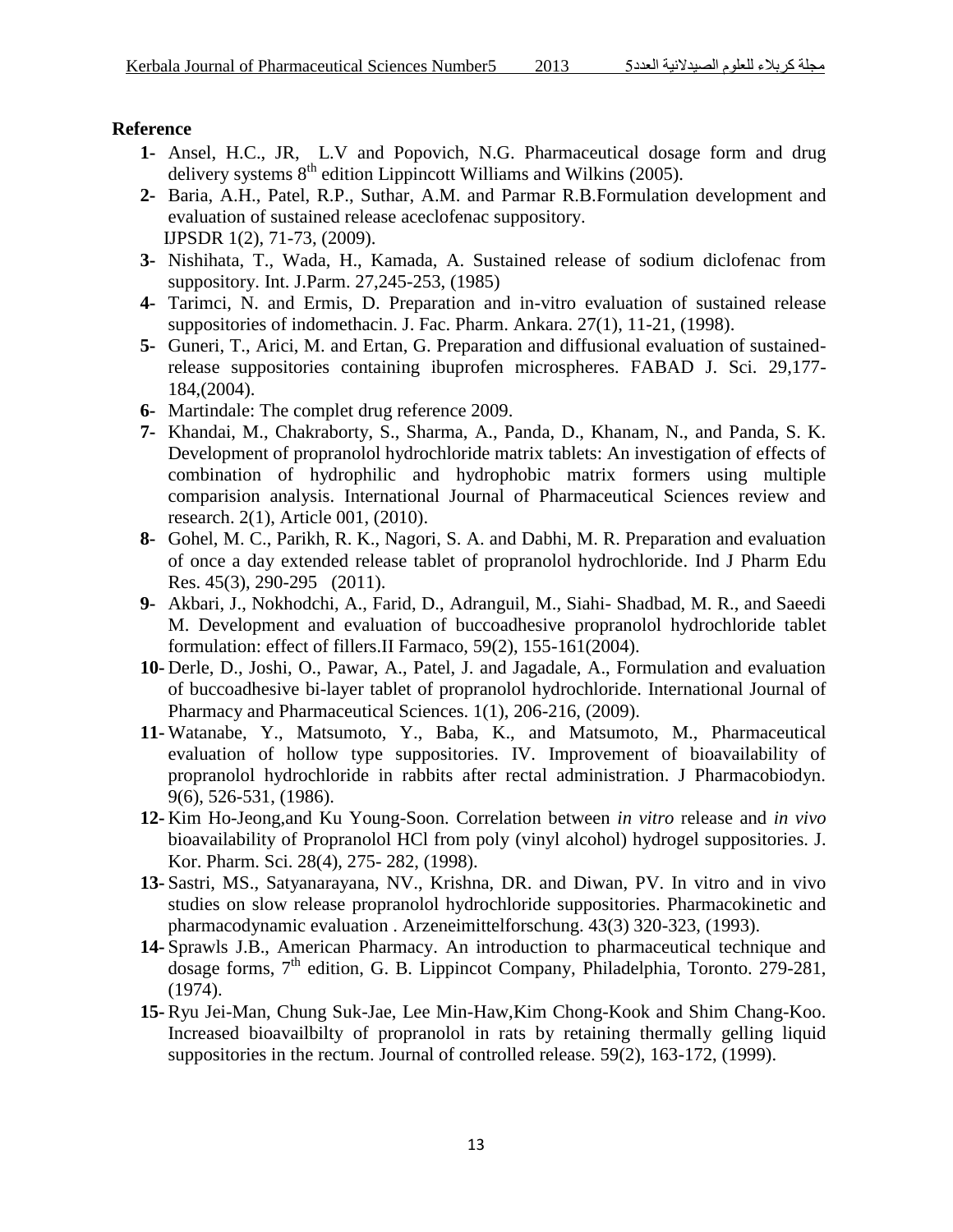- 16- Remington. The science and practice of pharmacy 21<sup>st</sup> edition. Lippincott williams and Wilkins 2005 p.885
- **17-** British Pharmcopoeia 1993
- **18-** Azhgikhin, IS. Determination of the hardness of suppository bases using Kaminskii's device.Aptechn Delo. 14, 14-19, (1965).
- **19-** Asikoglu, M., Ertan, G. and Cosar, G. The release of isoconazole nitrate from different suppository bases: In-vitro dissolution, physicochemical and microbiological studies. J. Pharm. Parmcol.47, 713-716, (1995).
- **20-** Schneewis, A. and Muler-Goyman C.C. Controlled release of solid-reversed-micellarsolution (SRMS) suppositories containing metoclopramide HCl. Int. J. Pharm. 196,193- 196, (2000).
- **21-** Peak, S. H., Xuan, J.J., Choi, H. G., Park, B. C., Lee, Y. S., Jeong, T. C., Jin, C. H., OH, Y. K. and Kim, J. A. Poloxamer 188 and propylene glycol-based rectal suppository enhances anticancer effect of 5-fluorouracil in mice. Bio. Pharm. Bull. 29(5), 1060- 1063, (2006).
- **22-** Mortazavi, S. A. and Aboofazeli, R. An investigation into the effect of carbopols on the release of propranolol HCl from tablet matrices. Iranian Journal of Pharmaceutical Research. 2, 23-27, (2003).
- **23-** USP 25-NF 25.
- **24-** Zawar, L. R. and Bhandari, G. S. Formulation and evaluation of sustained release ondansetron poloxamer based solid suppositories. 2(7), 186-190, (2012).
- **25-**Javadzadeh, Y., Musaalrezaei, L. and Nokhodchi, A. Liquisolid technique as a new approach to sustain propranolol hydrochloride release from tablet matrices. Int. J. Pharm. 362, 102-108, (2008). <IVSL>
- **26-** Victoria, M.M., david, C. J. Thermal and rheological study of lipophilic ethosuximide suppositories. Europ. J. Pharm. Sci. 19, 123-128, (2003).
- **27-** Dash, S., Murty, P.N., Nath, L.Chowdhury, P. Kinetic modeling on drug release from controlled drug delivery systems. Acta Poloniae Pharmaceutica-Drug research. 67(3), 217-223, (2010).
- **28-** Patel, B., Prajapati, P. and Patel, C. Design and evaluation of mucoadhesive controlled release oral bilayer tablets of indomethacin using solid dispersion. RJPBCS. 2(2), 707- 714, (2011).
- **29-** Saxena, R., Premchandani, T. A. and Sexana, R. C. Formulation and evaluation of buccoadhesive tablet of montelukast sodium. Asian J Pharm Clin Res. 4(4), 65-68, (2011).
- **30-** Mythri,G., Kavitha,K., Kumar, M. R., Singh, Sd. J. Novel mucoadhesive polymers A Review. Journal of applied pharmaceutical sciences. 01(08), 37-42, (2011).
- **31-** Ramadan, A. A., Abdou El-Eineen, A. S. and Attia, D.A. Preparation and *in-vitro* evaluation of eudispert hydrogel rectal suppositories containing salicylamide.Bull. Pharm. Sci.30(2), 169-179, (2007).
- **32-** Ghorab, D. Refai, H. and Tag, R. Preparation and evaluation of fenoterol hydrobromide suppositories. Drug Discoveries and Therapeutics. 5(6), 311-318, (2011).
- **33-** Yahagi, R., Machida, Y., Onishi, H. Mucoadhesive suppositories of ramosetron hydrochloride utilizing carbopol. Int J Pharm. 193(2), 205-212, (2000). <IVSL>